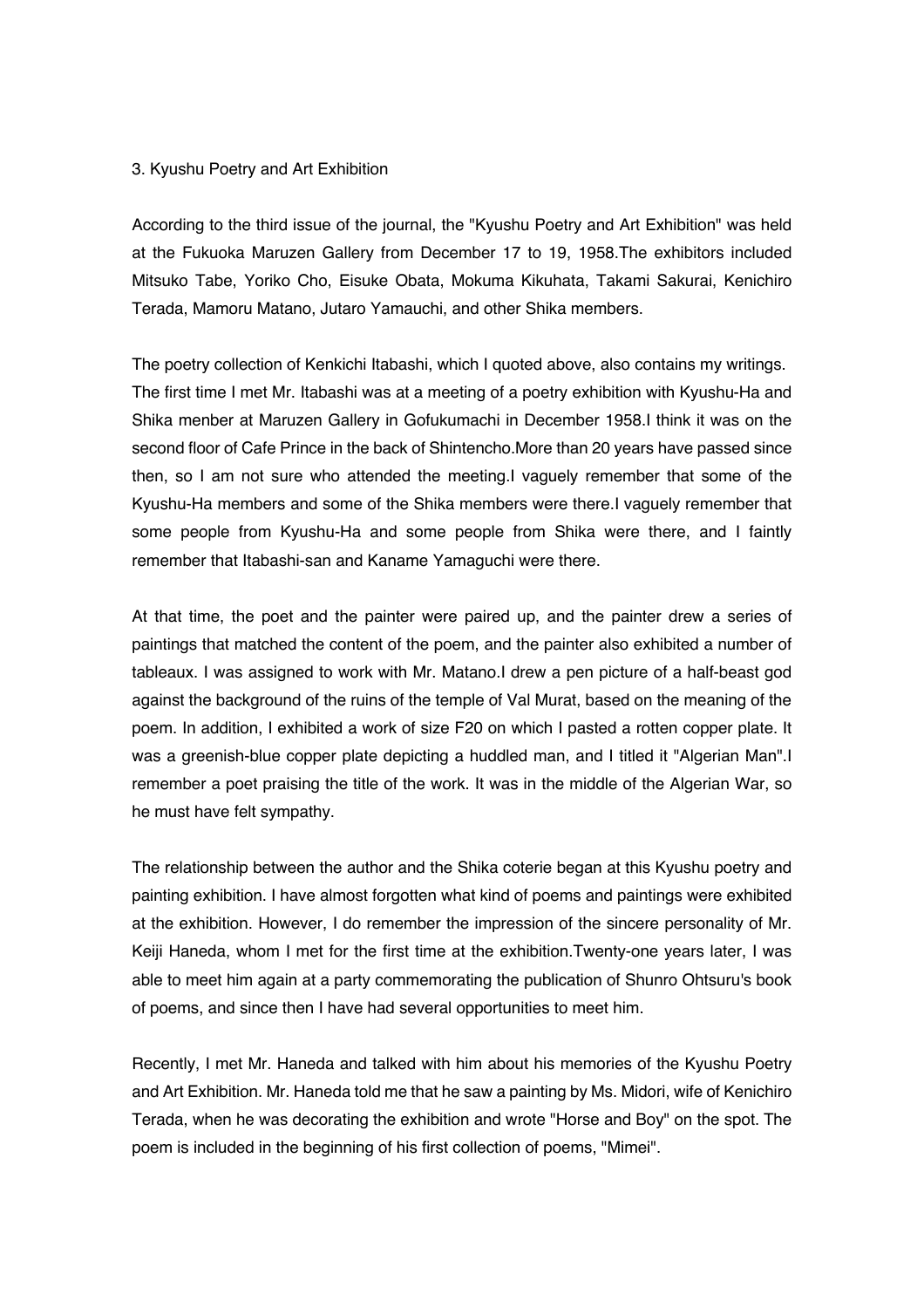This "MIA" was published four years ago under the editorship of Koji Orizaka.Two of my prints from the series "White Whale" were used as the opening cut.

On November 1, Mr. Haneda published his second poetry collection, "Bungo Okagi Poem. This is a unique collection of poems with all color photographs taken by Mr. Haneda himself. I was fortunate enough to be able to cooperate with him as an editor. It is a strange fate.

Returning to the "Kyushu Poetry and Painting Exhibition," I still remember the impression I had at that time.I think it is meaningful to have an exhibition of poems and paintings in cooperation with poets and painters, but I realized that we both know too little about contemporary poetry and painting. Even if the exhibition continues, it will be nothing more than a friendly exhibition, and we cannot expect to deepen our creative relationship.

After this poetry and painting exhibition, I think there was a good reason for it. However, in my opinion, the cooperation between the two groups in terms of artworks has become distant.

The relationship between language and image is an important issue for both genres. It is regrettable that new developments would have been possible if there had been an active understanding of each other's genres.

## Concluding Remarks

I exhibited a new work titled "1 SCAR" at the Kyushu School Exhibition this time. This is because the moment I received Mr. T's encouragement to create an eye-opening work, something like fresh blue blood came to my mind. After a month of searching for an indefinite shape, I came up with a sharp blue crescent shape. I thought this would symbolize the movement of Kyushu-Ha, and completed it in a week, just before the installation.

During the production process, I was afraid of becoming complacent, so I was determined to receive harsh criticism.

In the name of Kyushu-Ha, there are those who have left, those who have died of disease, and those who have been wounded. It seems to me that the movement itself is bleeding blue blood.

I wrote "SCAR" on the painting. For the exhibition, I added my old works, "Heart Sutra: A Brief Explanation" and "The Monument of the Unknown". This is to express my sorrow and